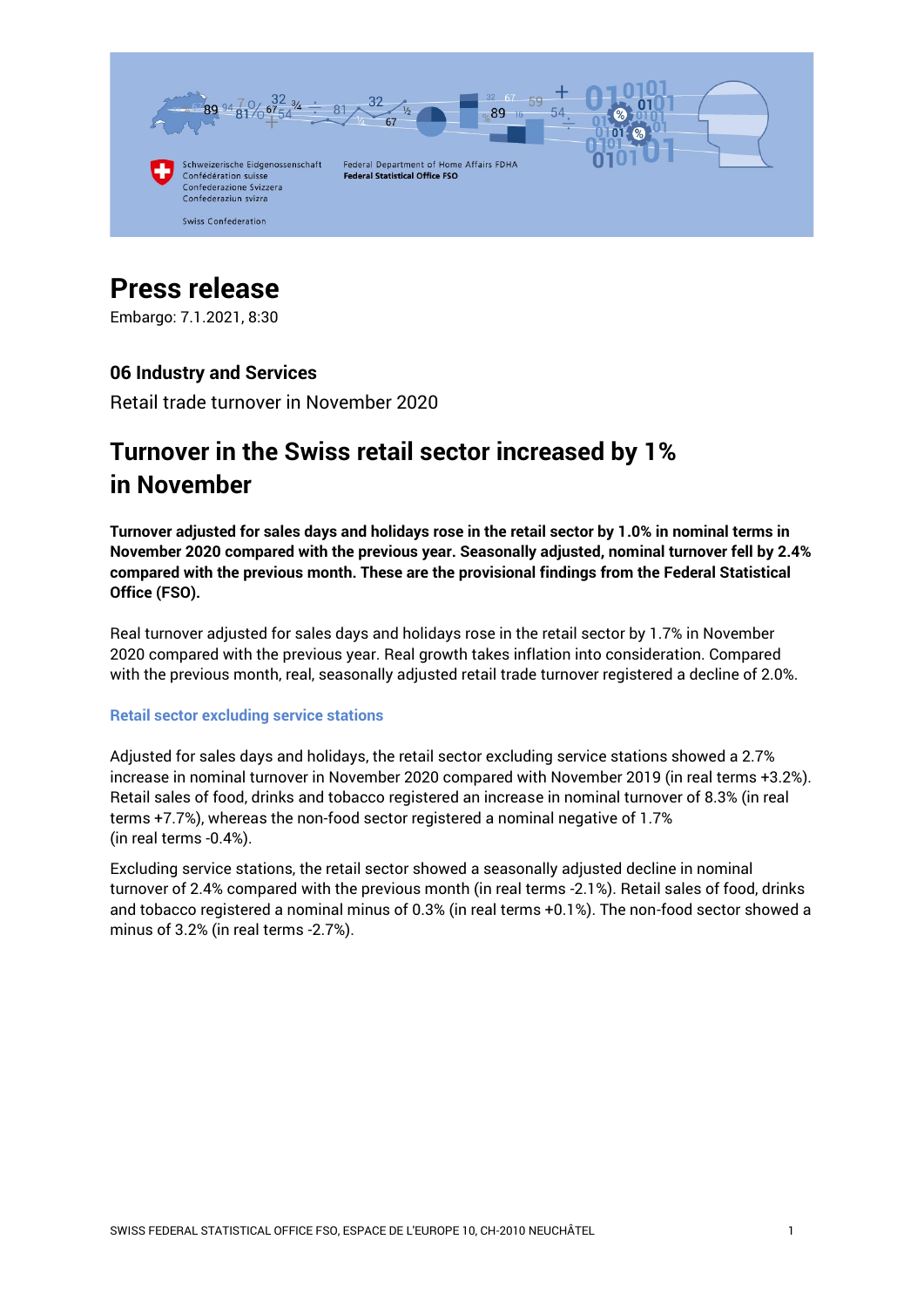## **Pandemic and statistical results**

The COVID-19 pandemic is currently affecting all of society and the economy. To measure this impact the Federal Statistical Office (FSO) must continue in these difficult circumstances to provide the public, but in particular the media and decision makers, with reliable data.

The results published in this press release are based on the data currently available. They may need to be corrected or revised.

## **Methodological notice**

Unadjusted, adjusted for calendar effects and seasonally adjusted time series are available and can be consulted on the statistics website[: www.dhu.bfs.admin.ch](https://www.bfs.admin.ch/bfs/en/home/statistics/industry-services/surveys/dhu.html)

A breakdown by commodity groups and by business size is also available: only unadjusted figures are calculated for this breakdown.

The results are presented in index form (2015=100) in both nominal and real terms. The real values are obtained by adjusting the nominal values for price changes using the Swiss Consumer Price Index (CPI).

Data are seasonally adjusted in order to exclude seasonal fluctuations from the time series. This is done using the X12-ARIMA method. On each occasion the whole time series is re-calculated. Furthermore all time series are adjusted for calendar effects (not every month has the same number of sales days and holidays). The method used for calendar adjustment is to estimate the calendar effect by means of a regression model.

For each series, the model calculates an average weight for each individual day of the week and applies these weights to each month. The resulting monthly factors are used to adjust turnover accordingly. The adjustment made in December may be somewhat distorted, as the adjustment factor is applied to turnover for the month of December as a whole, despite the fact that the Christmas turnover is not dependent on the number of weekdays. In December 2016 (and in 2011 and 2005) this effect was particularly noticeable, as Christmas Day and Boxing Day fell on a Saturday and Sunday, meaning that the month had more weekdays of high turnover than usual.

## **Information concerning the survey**

The retail trade turnover statistics are based on a random sample of approximately 4000 businesses. It is a monthly survey, with small-sized companies being asked to provide monthly turnover figures on a quarterly basis.

The statistics are based on the General Classification of Economic Activities (NOGA) from the year 2008, which meets international standards and classifies businesses into different economic activities based on their economic activities.